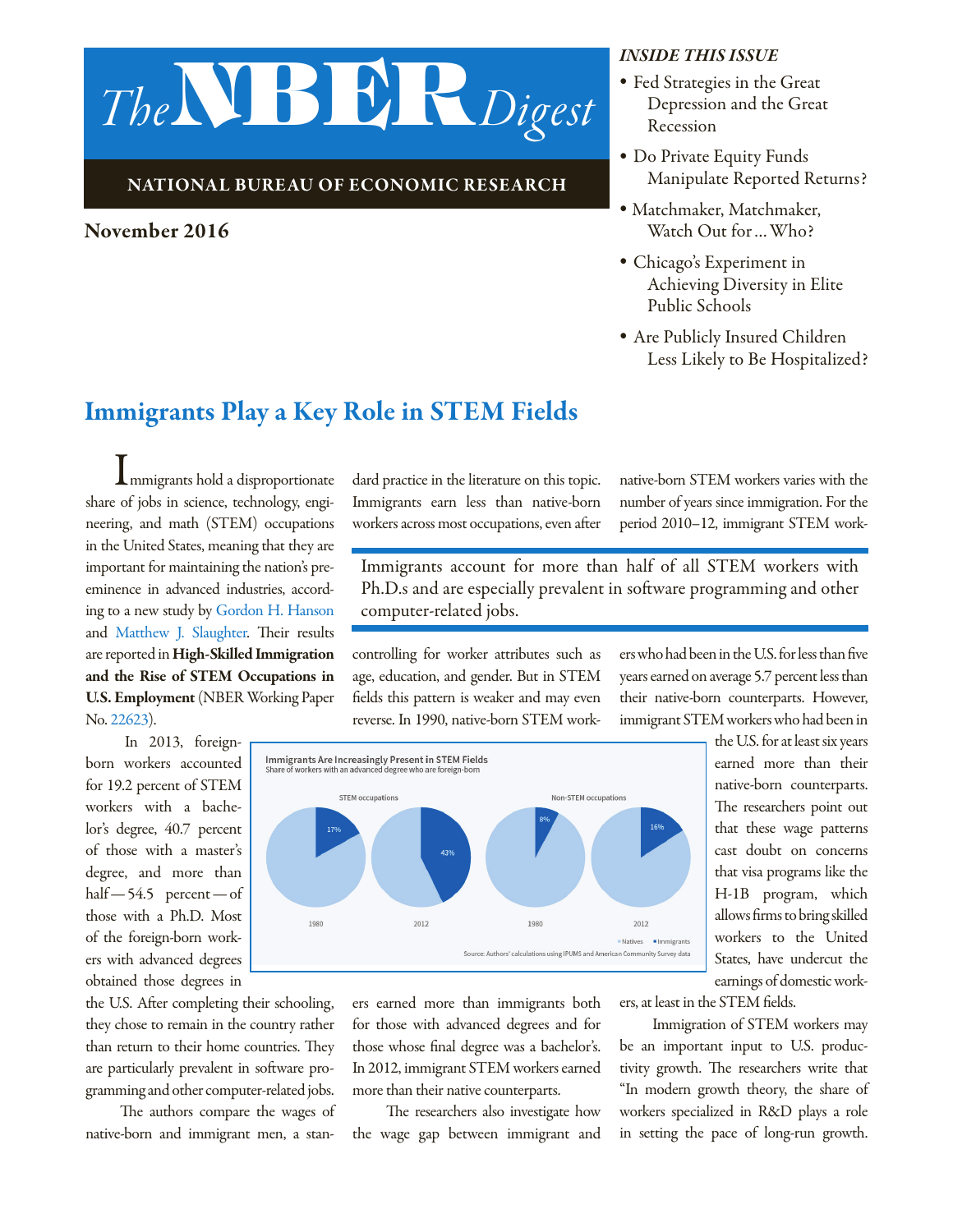Because high-skilled immigrants are drawn to STEM fields, they are likely to be inputs into U.S. innovation." The researchers point out that an immigrant working in a STEM field is more likely to obtain a patent than a native-born worker in a similar field, and

is even more likely to get a patent that is commercialized.

— Laurent Belsie

## Fed Strategies in the Great Depression and the Great Recession

 $\Gamma$ aced with economic contraction, deflation, and tanking markets, the Federal Reserve resorted to unorthodox means to lower interest rates and pump liquidity into the market.

 Quantitative easing of 2008–09? No. That was U.S. monetary policy in 1932, as the central bank bought \$1 billion in Treasury securities over a period of two quarters and brought down interest rates dramatically. Had this policy remained in place for lon-

ger, or had the Fed adopted something like forward guidance, [Michael](http://www.nber.org/people/michael_bordo)  [Bordo a](http://www.nber.org/people/michael_bordo)nd [Arunima Sinha c](http://www.nber.org/people/arunima_sinha)onclude that "the Great Contraction would have been attenuated significantly earlier." In their new study, A Lesson from the Great Depression That the Fed Might Have Learned: A Comparison of the 1932 Open Market Purchases with Quantitative Easing (NBER Working Paper No. [22581](http://www.nber.org/papers/w22581)), the researchers use the policy action in 1932 as a prism through which to analyze the effects of the Fed's more recent quantitative easing (QE) policies.

 The researchers observe some similarities between the economic circumstances of 1929–32 and 2008–09, though the magnitude of the problems differed greatly. Unemployment in both eras was high and rising by

standards of the day (25 percent in 1932, 8.7 percent in March 2009) and the economy was contracting (down 20 percent in 1932, 4 percent in March 2009). In both periods, Treasury yields were historically low, and Congress and the public were eager for the

Fed to act. The size of the Fed's intervention in 1932—bond purchases equal to about two percent of GDP, or \$16 billion in today's dollars—was roughly proportionate (in

difference from the situation in 2008–09, when the central bank delivered a drumbeat of communications as the Great Recession deepened. In 1932, the Fed's portfolio was

Unconventional policy tools employed by the central bank proved effective in both eras, though the tools were different.

terms of GDP) to the purchases of long-term Treasury securities in the first QE program, between November 2008 and March 2009.



 There were some key differences, however. The U.S. was on the gold standard in 1932; in 2008 exchange rates floated freely. The Fed did not announce its 1932 intervention, nor did it give any indication of its duration or size. This was a significant

more heavily concentrated in medium-term Treasury notes relative to bonds than it was in 2008–09. Financial markets were also much

> more segmented than they were 80 years later. The segmentation was manifested in the fact that it was more difficult for households to access the markets for Treasury notes and bonds compared to institutional investors. This market segmentation meant that investors couldn't easily substitute one type of government bond for another. Finally, the Fed used other unconventional policy tools in the 2008–09 period, such as the purchase of mortgage-backed securities, which it did not use in 1932.

> Despite these differences, the researchers argue that the Fed's Depression-era moves constitute an experiment in monetary policy that can be used to analyze the first QE program. Those moves allowed the Fed to engineer dramatic drops in interest rates in only two quar-

ters. The interest rate on Treasury bills fell 90 basis points, yields on Treasury certificates and notes dropped 114 basis points, and Treasury bond rates declined 42 basis points.

The researchers simulate what might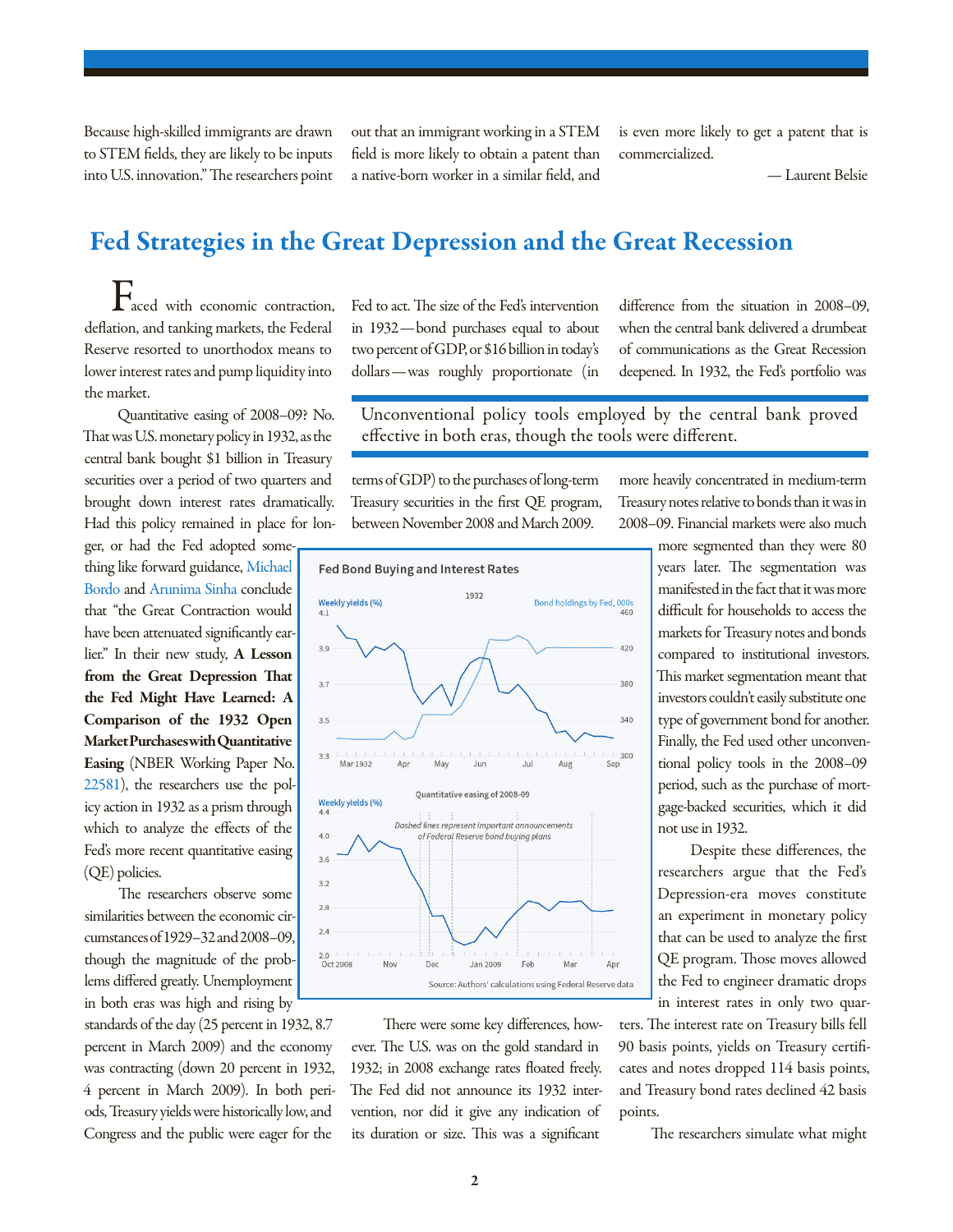have happened in 1932 had the Fed announced the size and duration of its securities purchases ahead of time and held on to those securities for an additional two quarters before selling them off in the following two quarters. Under that scenario, output growth would have risen 0.5 percentage points. This exercise suggests that the Fed's 1932 purchases were effective in

reducing the risk premium for bond investors and thus bond yields.

 Since the markets for Treasury securities today are far less segmented than they were in 1932, institutional investors are in a much better position to arbitrage away the difference between returns on longand short-term bonds. As a result, the Fed in 2008–09 used other unconventional

tools, such as the issuance of forward guidance, to influence interest rates. In response to these Fed announcements, yields on 10-year government bonds fell 107 basis points during the period, by one measure, while five-year Treasury notes dropped 74 basis points, and one-year notes decreased 25 basis points.

—Laurent Belsie

## Do Private Equity Funds Manipulate Reported Returns?

 $\bigvee$  hen it's time to raise money for a new fund, some private equity general partners (GPs) appear to manipulate the net asset value (NAV) of their current funds.

Some poor performers appear to overstate their NAVs, while funds at the top of the scale actually understate the net value of their funds, according to research by [Gregory W. Brown,](http://www.nber.org/people/gregory_brown) [Oleg R. Gredil,](http://www.nber.org/people/oleg_gredil) and [Steven N. Kaplan](http://www.nber.org/people/steven_kaplan). They report these findings in Do Private Equity Funds Manipulate

Reported Returns? (NBER Working Paper No. [22493](http://www.nber.org/papers/w22493)). They also find that institutional investors usually see through the machinations.

"Overall, our results indicate that overstating interim returns has not been a winning strategy for GPs on average," the researchers report. "While current fund performance impacts the odds of a successful fundraising, aggressive NAV marks are associated with a lower prob-

ability of raising a next fund. Consequently, GPs who are not underperforming should have an incentive to be truthful, or even conservative, with their unrealized investment valuations."

When external investors, the limited partners, are considering committing capi-

tal to a new private equity fund, they do not know what investments the GPs will select and must rely on observable metrics, including the GPs' success in running curing fund's NAV while raising money for a new fund, then at some point that fund's performance will fall when investors cash out and discover the exaggeration. The

Underperformers may overstate interim returns, while high performers may be conservative in valuing their unrealized investment valuations.

rent funds, in making their decisions.

Using data on more than 200 investment programs, including pension funds,



endowments, foundations, and institutional investors, as well as a database of 12,545 U.S. dollar-denominated private equity firms between 1969 and 2016, the researchers look for telltale biases in the funds' NAVs.

For example, if a GP inflates an exist-

researchers examine returns around the time a firm begins raising money for a new fund, or, absent a new fund, near the end of

> the current fund's term, when, presumably, a GP would be considering the creation of a successor fund. They find that performance of average buyout and venture funds falls around these events. Then, they calculate the probability of fundraising success based on excess returns and distributions to investors. They find that during the period when GPs are making a final push to attract investors to a new fund, the excess returns of

their current funds rise. These returns fall in the final years of the funds.

"This evidence is suggestive of attempts at manipulation that are not successful since investors are not willing to commit to a next fund," the researchers say.

—Laurent Belsie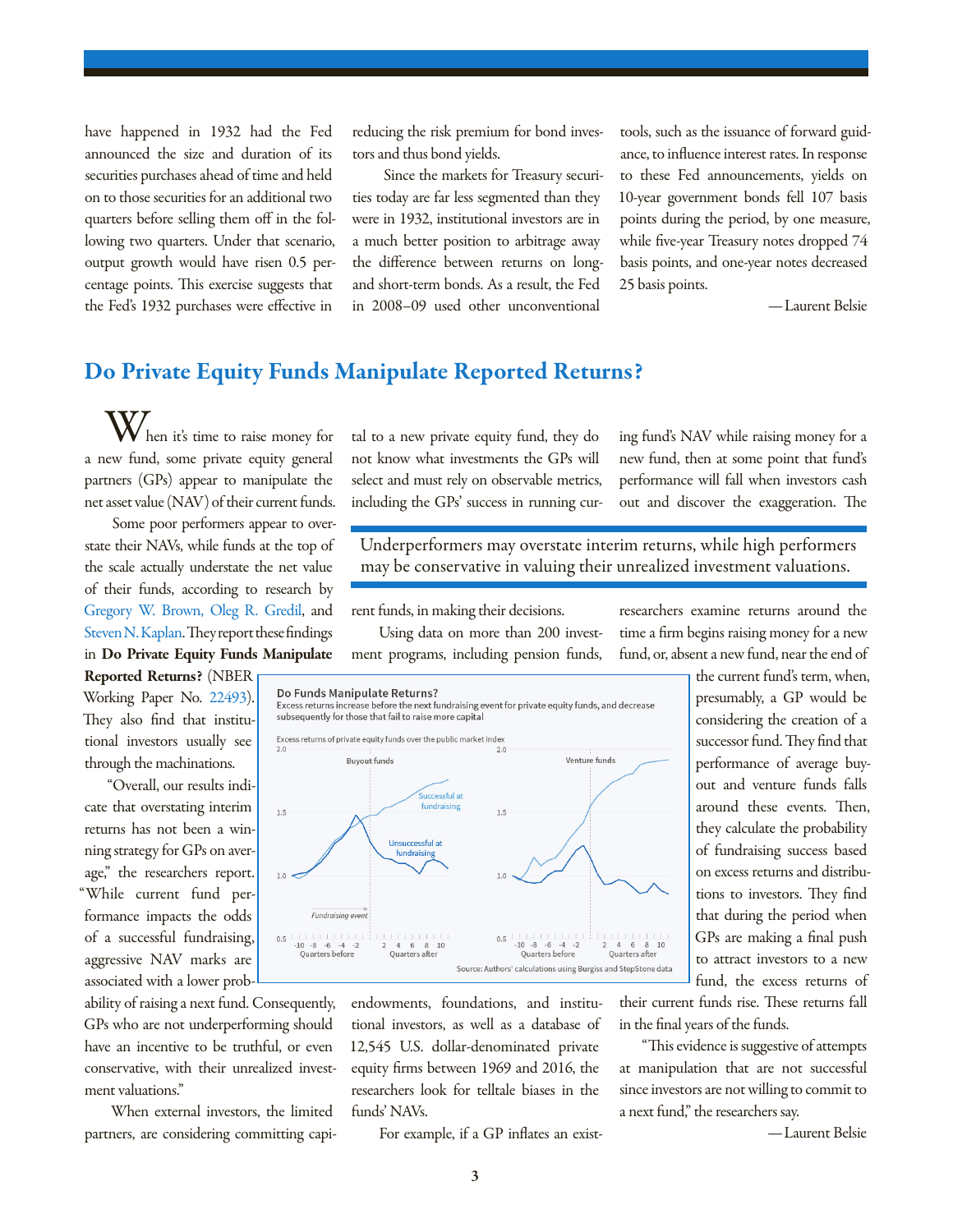## Matchmaker, Matchmaker, Watch Out for…Who?

 $\blacksquare$  hose who have gone through the sometimes arduous mating ritual know that it's not always a case of romantic love at first sight. Some might even argue that the idea of a parental matchmaker intervening, as is common in some cultures to this day, might have its merits.

 In Love, Money, and Parental Goods: Does Parental Matchmaking Matter? (NBER Working Paper No. [22586](http://www.nber.org/papers/w22586)), [Fali Huang](http://www.nber.org/people/fali_huang), [Ginger Zhe Jin](http://www.nber.org/people/ginger_jin), and [Lixin Colin Xu](http://www.nber.org/people/lixin_xu) provide new evidence on the consequences of such matchmaking. They find that parental involvement in matchmaking in China can lead to relationships that economically and

emotionally favor the parents, not necessarily young couples. The income, independence, love, and marital bliss of those in parentmatched marriages can suffer as a result.

Cross-country patterns suggest that parents tend to meddle more in marriage arrangements if oldage care is not offered by society. In China,

where the onus of old-age care usually falls upon a son and his wife, there is a long tradition of parents engaging in matchmaking marriages, particularly in rural areas.

The researchers studied the various financial and emotional trade-offs, both to parents and couples, of parental matchmaking by collecting and analyzing data from the Study of the Status of Contemporary Chinese Women, compiled by the Population Institute of the Chinese Academy of Social Science and

the Population Council of the United Nations in the early 1990s. The study included extensive interviews with thousands of married men and women from

parent-involved marriages are associated with more submissive wives, a greater number of children, a higher likelihood of having a male child, and a stronger belief of the

 Parental matchmaking in China often leads to relationships that economically and emotionally favor the parents relative to the young couples.

seven Chinese provinces.

The survey data reveal that 48 percent of rural couples and 14.5 percent of urban couples were married through parent-involved matchmaking, with the rest meeting and marrying either through their own searches or through friends.

husband in providing old-age support to his parents. These marriages also display less marital harmony within the couples and lower market income of the wives.

Some parents put a higher altruistic premium on their adult children's love and harmony, while other parents are more

> focused on marriages that can provide them with adequate support in their old age and are particularly careful in how they network, screen, and nudge males and females into marriages. In the case of adult children, particularly males who are expected to provide care for their parents, they are often aware of the costs associated with parent-

### **Parental Matchmaking and Couple Outcomes**

|                           | Parent-matched | Self-matched |
|---------------------------|----------------|--------------|
| Number of children        | 19             | 1.5          |
| Wife's years of schooling | 5.7            | 8.2          |
| Index of couple harmony   | በ 97           | 1.04         |

Source: Authors' calculations using the Study of the Status of Contemporary Chinese Women, not controlled for possible causes other than parental matchmaking

> For rural couples, the lack of societal oldage and health care, as well as a lack of jobs and higher incomes, helped drive the tradition of parental matchmaking by both parents and their adult children. In contrast, urban couples, who lived in areas with more plentiful job opportunities, higher incomes, and societal welfare, relied less on parental matchmaking.

> Boring down into the details of the extensive Study of the Status of Contemporary Chinese Women, the researchers extrapolate from the data that

involved marriages and can either choose to "self-search" or rely on parental help in searching for spouses, particularly if the time, effort, expenses, and emotional strain of selfsearching is deemed too great or too risky.

The researchers conclude that parental matchmaking involves a trade-off: "On the one hand, it entails agency costs in terms of less love within the couple. On the other hand, it helps to ensure parental goods for the matchmaking parents, and a more harmonious inter-generational relationship."

—Jay Fitzgerald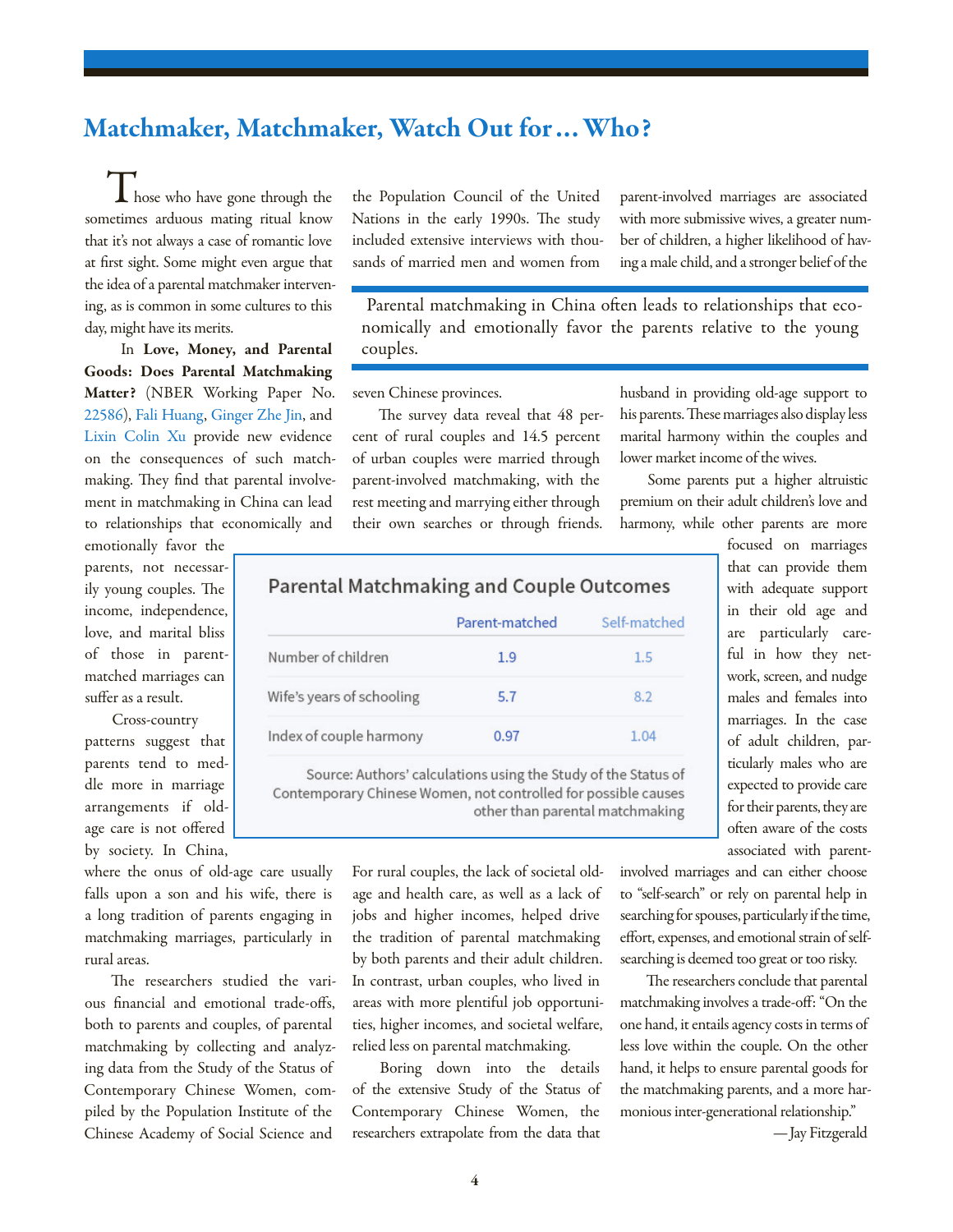# Chicago's Experiment in Achieving Diversity in Elite Public Schools

In the wake of Supreme Court rulings frowning on race-based admissions policies, Chicago's elite public high schools switched to using the socioeconomic condition of prospective students' neighborhoods to achieve diversity in their student bodies. The approach reflects guidelines issued by the federal government following the court's rulings.

 Researchers [Glenn Ellison a](http://www.nber.org/people/glenn_ellison)nd [Parag](http://www.nber.org/people/parag_pathak)  [A. Pathak e](http://www.nber.org/people/parag_pathak)xamined the new Chicago policy in part because it "is held up as a national model for achieving racial and ethnic diversity in selective public schools."

They found that, judged against race-based affirmative action programs, the neighborhoodbased program imposed a substantial cost on academic credentials. Their research is presented in The Efficiency of Race-Neutral Alternatives to Race-Based Affirmative Action: Evidence from Chicago's Exam Schools (NBER Working Paper No. [22589](http://www.nber.org/papers/w22589)).

In 2010, the highly competitive Chicago

exam high schools switched from a system that capped the number of white students in each school to a system that based admissions in part on the socioeconomic status of the city's neighborhoods. Every census tract in the city was assigned to one of four tiers, each containing roughly the same number of school-age children.

In the 2013–14 school year—the year the researchers study—the index used to establish the tiers incorporated six factors: median family income, adult educational levels, average test scores at local

schools, and the percentages of home ownership, single-parent households, and non-English speakers.

Northside and Payton high schools,

through the new system at greater sacrifice to academic standards than under racial quotas. The study found that even if all the slots were allocated under the tier process,

Using neighborhood socioeconomic status rather than race to achieve racial diversity increases the academic 'cost' of promoting diversity.

on which the researchers focused, had the most rigorous admission criteria in the city. Admissions policies reserved the first 30 percent of slots for applicants who had achieved the highest composite scores, as derived from grades and the results of sev-

the two schools still would not obtain 50 percent minority representation. By contrast, a race-based plan would have cleared that bar while keeping average student composite scores at 98 on a scale of 0–100. The tier-based process also led to a larger



eral tests. After that, slots were divided equally among the four tiers, going to the highest-scoring remaining students living in the census tracts assigned to each tier. Thus a lower-scoring student residing in a tier with few high-scoring students could be admitted over a higher-scoring student from a tier with overall stronger students.

The researchers found that higherscoring students were more likely to be displaced under this race-neutral plan than would have been the case under the racial quota system. Diversity was achieved

academic gap between majority and minority students than did the racebased one.

The inefficiency of the neighborhood tier-based process was less pronounced at Payton—which is more centrally located and closer to heavily minority neighborhoods—than at Northside. But Payton still would have achieved much greater diversity under a racial quota system. The tier policy produced a class that was 37 percent minor-

ity and had an average composite score of 98. By contrast, a race-based policy could have led to a class that was 52 percent minority with the same average composite score. The tier-based program also produced a less economically diverse class than would one using racial quotas, based on an analysis of students who received free or reduced-price lunches.

The researchers conclude that "eliminating race-consciousness in admissions comes at a cost."

—Steve Maas